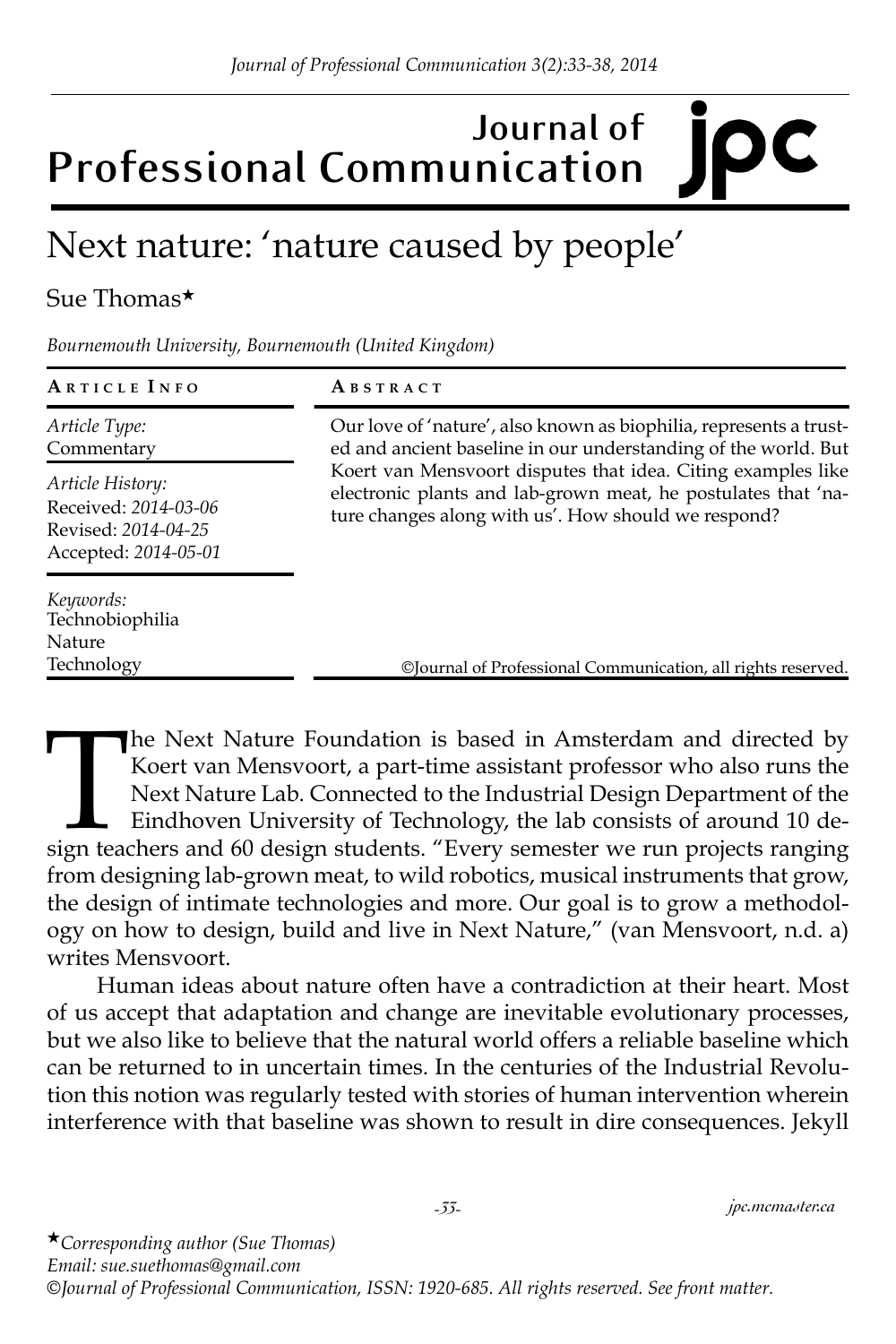and Hyde, Dr Frankenstein's creature, and even the eugenics experiments of the early 20th century, were all cautionary tales about what would happen if humanity meddled with the natural world.

But what do we mean when we speak of something as being 'natural'? Most people would say that we comprehend the idea almost intuitively, but it has a long and complex history, as I found when I was researching my book Technobiophilia: Nature and Cyberspace.<sup>1</sup> After a lengthy search for a simple and usable definition, I chose to go with the view of poet and environmentalist Gary Snyder, for whom the term 'nature' is usually interpreted in one of two ways. The first, he says, is in the outdoors, in which it means,

The physical world including all living things. Nature by this definition is a norm of the world that is apart from the features or products of civilization and human will. The machine, the artifact, the devised, or the extraordinary (like a two- headed calf) is spoken of as 'unnatural.' (Snyder, 1990, p.8)

His second meaning is much broader. It takes the first definition but adds to it the products of human action and intention to produce a concept which refers to "the material world or its collective objects and phenomena," (Snyder, 1990). "As an agency," he writes,

Nature is defined as the creative and regulative physical power which is conceived of as operating in the material world and as the immediate cause of all its phenomena. Science and some sorts of mysticism rightly propose that everything is natural. By these lights there is nothing unnatural about New York City, or toxic wastes, or atomic energy, and nothing – by definition – that we do or experience in life is 'unnatural.' (Snyder, 1990)

Snyder prefers to use this second, broader, meaning, and I too have chosen to use it as my baseline.

The Next Nature Network sets out to produce a series of provocations whose focus is clearly upon the products of 'the material world or its collective objects and phenomena.' It is a collection of digital and print publications, games, software and events, which explore the changing relation between people, nature and technology. The aim is to "visualize, research and understand the implications of the nature caused by people," ("What is Next Nature,"

<sup>1.</sup> See Thomas, S. Technobiophilia: nature and cyberspace, Bloomsbury, 2013, Chapter 2 for a full discussion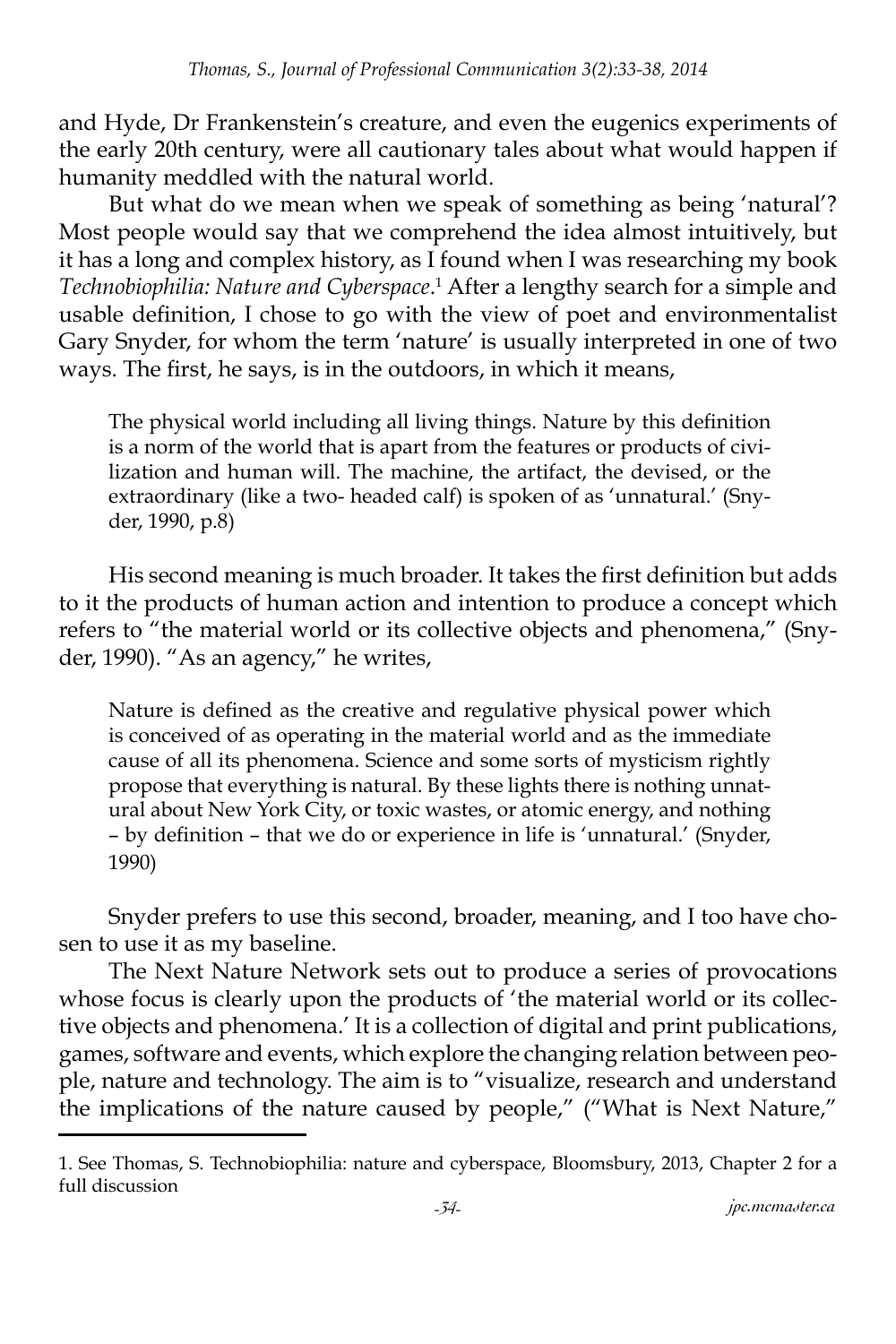n.d.). Contributors include Rachel Armstrong, Bruce Sterling, Kevin Kelly and numerous other artists, scientists and researchers, but van Mensvoort is the key instigator. He holds Masters degrees in both science and art - a Masters of Science (MSc) degree from Eindhoven University of Technology (1997) and a Masters of Fine Arts (MFA) from Sandberg Institute, Amsterdam (2000) – and a PhD from Eindhoven University of Technology (2009), all of which combine to make him an archetypal arts/science hybrid. He writes:

The discovery of Next Nature has been the most profound experience in my life so far. It is my aim to better understand our co-evolutionary relationship with technology and help set out a track towards a future that is rewarding for both humankind and the planet at large. (van Mensvoort, n.d. b)

Beautifully designed and brightly coloured, the website and the book stylishly present signals for the future. In the language of future foresight, a signal is a small indicator of change or innovation that could herald a significant and influential trend, but could equally lead to a dead end. Almost all of the projects covered in Next Nature perform this service, scooping art and science news from around the world and presenting them in the signature Next Nature format - a stunning photograph accompanied by a paragraph or two of text. Some may lead to dead ends, some may not, but this is probably not of concern to the collective, whose job is simply to share what they find. For example, in the "Hypernature" section we see a large string nut being wired for sound in a lab. Adjacent to it is a brief description of David Benqué's speculative "acoustic garden." He has designed,

A variety of plants that are able to produce sounds. Such as parasitical plants that feed of (sic) other plants and grow big shapes filled with gas produced by special bacteria. This gas creates a high-pitched sound when it escapes under pressure. Or a string nut that, combined with insects that can chew in rhythm, can create all kinds of sound frequencies. Through selective breeding techniques different frequencies and volumes can be achieved. By grafting – a very old technique that allows you to grow different species of plant out of one tree trunk – you could create a complete harmony in one tree. ("Acoustic Botany," 2010)

Alexandra Daisy Ginsberg is a designer, artist and writer working in a similar area of practice. She collaborates with synthetic biologists and was funded by the National Science Foundation and EPSRC to bring 12 artists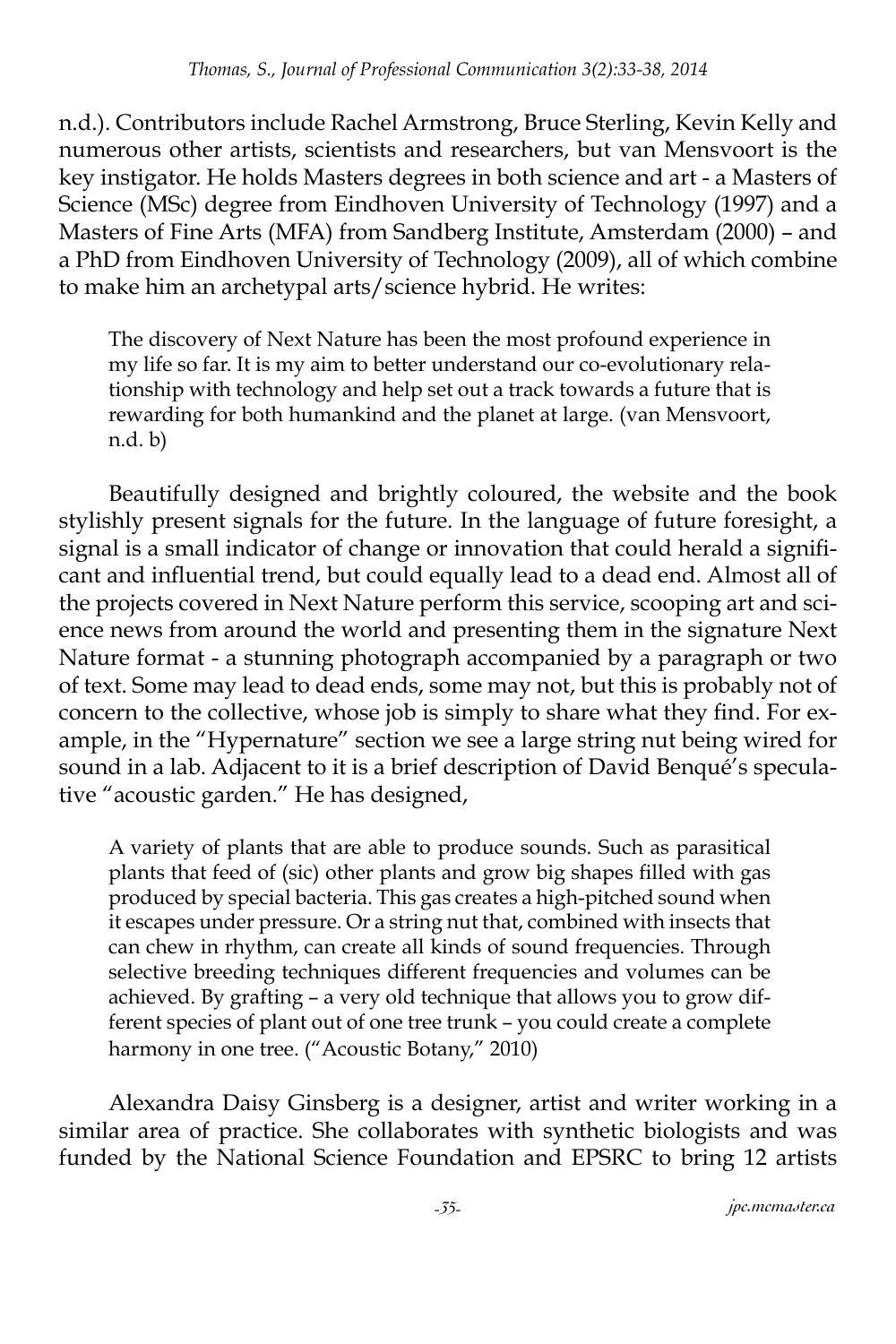and designers together with synthetic biologists to look to some fundamental questions such as: What does it mean to design nature? How would you design nature? She says,

I'm operating somewhere between art, design and science, but the fact that it is not yet fixed gives room to experiment. Synthetic biology is such a new field that the role of design is not yet defined. How it could evolve is what I find so interesting. ("Interview," 2013)

As with Ginsberg's work, many of the projects showcased in Next Nature rely on transdisciplinary collaboration. Rachel Armstrong, for example, originally studied medicine but now describes herself as a 'concept and ideas explorer'. She explains in an interview for Next Nature that when she had the opportunity to take a sabbatical as part of her medical training she chose to go to India where she

Worked with people with leprosy and observed how people could restore their lives by bringing together issues of identity, the body, technology and the natural world through art and technology. So, right from the beginning of my career, I never limited myself to one discipline and when I did I got incredibly frustrated, so that's really how I started. ("Interview: Rachel Armstrong" 2013)

Recently the Next Nature group has engaged with a very controversial project, funded by Google co-founder Sergey Brin, to grow in vitro meat from animal cells (Ames, 2013). They are now in the process of producing the *Meat the Future Cookbook* after raising over 20,000 euros through the Indiegogo crowd-sourcing website. "Before we can decide if we will ever be willing to eat lab grown meat," they say, "we need to explore the food culture it will bring us" ("The In Vitro Meat Cookbook," n.d.). The list of funders shows that most of them are private individuals willing to invest around 30 euros a head to buy a copy of the book, which promises recipes for 'knitted steak' or 'In Vitro Me, cultured from your very own stem cells.' More than any of the ideas discussed in Next Nature, the cookbook conjures up Gothic visions of mad scientists in sinister Victorian laboratories. But it is no fantasy. The first in-vitro burger has already been cooked (Ames, 2013). Van Mensvoort was there to taste it in London in 2013.

The in vitro burger is just one of many transgressive and 'unnatural' innovations which, like transplants, prosthetics, and other enhancements, are seen as dangerous at the time but often become commonplace soon afterwards. It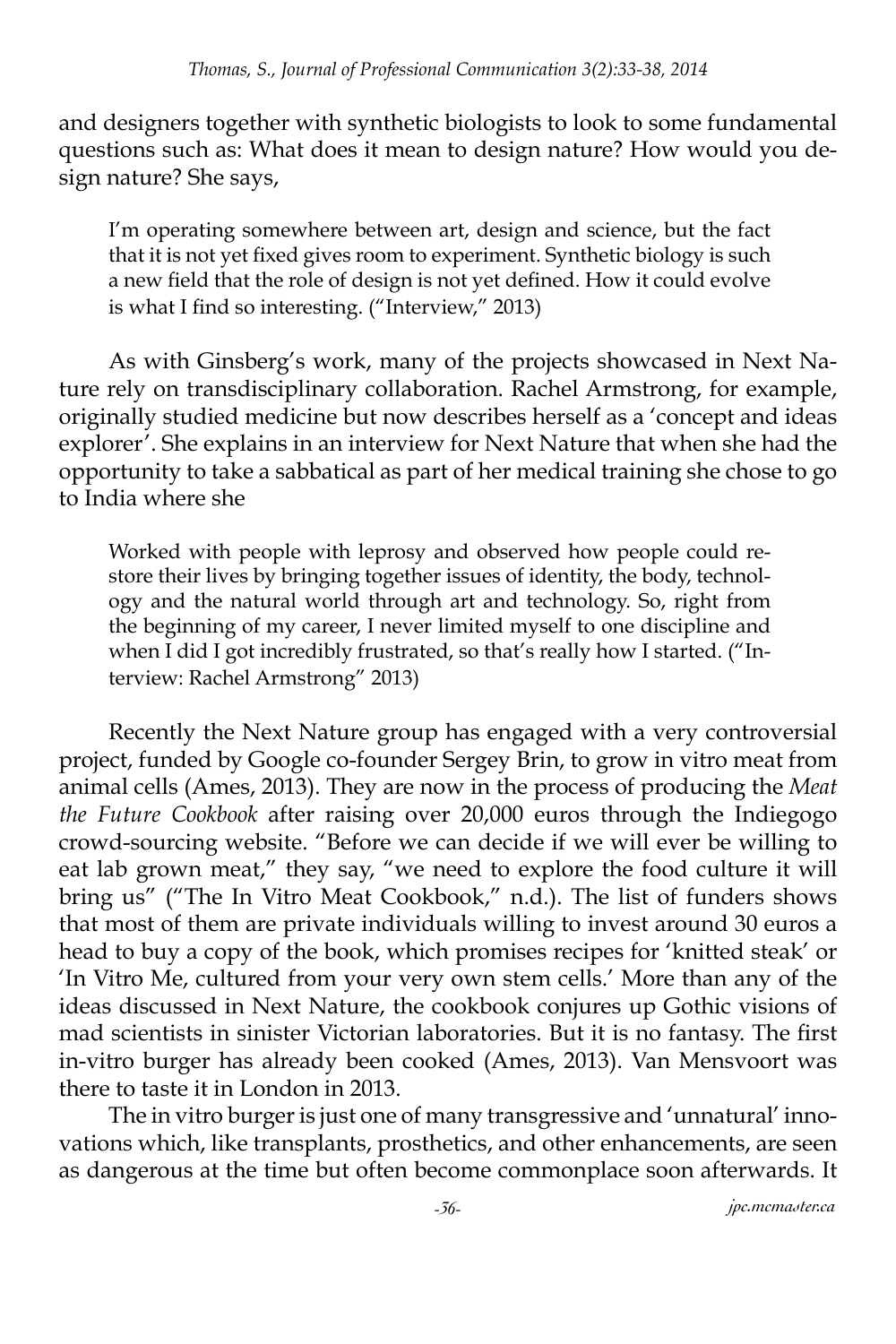marks just one more step along the road to accepting that neither we nor our environments are very natural at all. Of course, it was ever thus.

Interestingly, there is a term which seldom appears on the Next Nature website, but which has been deeply influential for many researchers and practitioners looking at the human relationship with nature over the last few decades. In 1984, biologist E.O. Wilson published a book with the simple title *Biophilia*, a study which reached beyond his own discipline and which has since informed the work of a large number of contemporary environmental psychologists, architects, ecologists and designers. The story is that in the 1960s Wilson was studying the behaviours of ants in the forests of Suriname when one day, alone and deep amongst the trees, he was struck by a flash of insight. He later described that epiphany as "in a twist my mind came free and I was aware of the hard workings of the natural world beyond the periphery of ordinary attention, where passions lose their meaning and history is in another dimension," (Wilson, 1984, p. 31). He realized that, in that place, his presence was insignificant, his acts inconsequential. "The uncounted products of evolution were gathered there for purposes having nothing to do with me; their long Cenozoic history was enciphered into a genetic code I could not understand," (Wilson, 1984, p. 32). We are, he realized at that moment, "transients of no consequence on our own planet" (p. 33). He later wrote,

Although the living world is our natural domain, we came to it late in its evolution and have never fathomed its limits; this ignorance has led in turn to a perpetual sense of wonder which can only grow exponentially since the more we learn, the more mystery we encounter. (Wilson, 1984, p. 34)

 And as a result, he believes we are perpetually drawn forward in a search for new places and new life (Wilson, 1984, p.34). It is this process of attraction, forever renewing itself, which he would later call *biophilia*. The term was originally coined by Erich Fromm, but Wilson's fresh definition of it as the "innate tendency to focus on life and lifelike processes" (1984, p. 36) has come to be widely accepted.

Furthermore, just as we are attracted by some elements of nature, so we are repelled by others. The antithesis of biophilia is biophobia, a fearful response to creatures and plants which could hurt us and to places where we might become trapped or vulnerable. Biophobia can come from a genetic adaptation to harmful things, such as revulsion for rotting meat and other dangerous substances, or it may be learned from cultural sources related to individual and community survival, such as knowledge of poisonous snakes

*-37- jpc.mcmaster.ca*